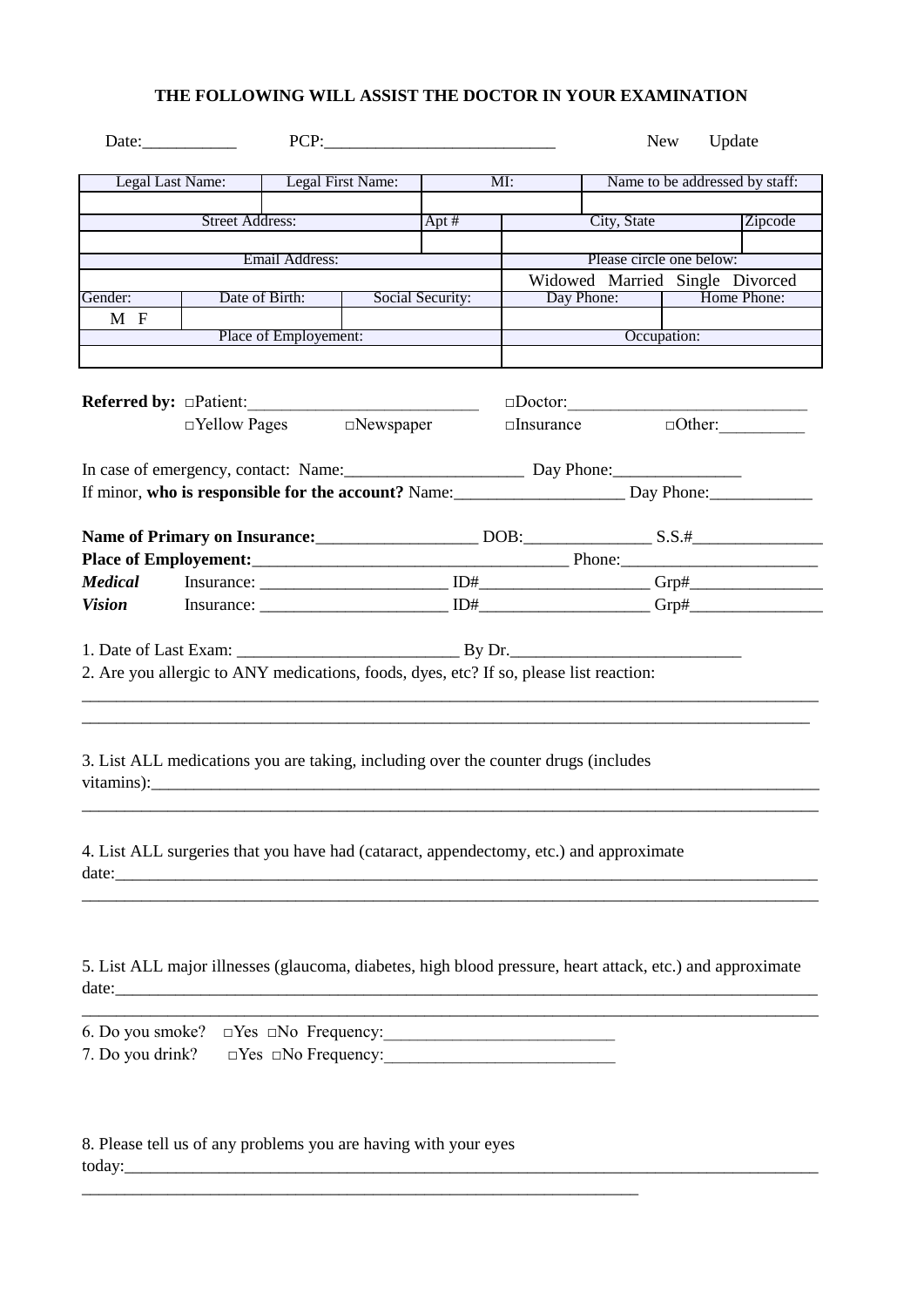| 9. Do you currently wear glasses?                          | $\neg$ Yes | $\Box$ No |  |  |  |  |
|------------------------------------------------------------|------------|-----------|--|--|--|--|
| 10. Do you currently wear contact lenses?                  | $\Box$ Yes | $\Box$ No |  |  |  |  |
| 10a. If applicable what brand of contacts are you wearing? |            |           |  |  |  |  |
| 11. Are you interested in contact lenses?                  | $\neg Yes$ | $\Box$ No |  |  |  |  |
| 12. Are you interested in a Lasik consultation?            | $\neg Yes$ | $\Box$ No |  |  |  |  |

| 13. | <b>Eyes</b>                    | Yes | N <sub>0</sub> | If yes, state when symptoms started |
|-----|--------------------------------|-----|----------------|-------------------------------------|
|     | Loss of Vision                 |     |                |                                     |
|     | <b>Blurred Vision</b>          |     |                |                                     |
|     | <b>Fluctuating Vision</b>      |     |                |                                     |
|     | <b>Distorted Vision</b>        |     |                |                                     |
|     | <b>Dryness</b>                 |     |                |                                     |
|     | Loss of Side Vision            |     |                |                                     |
|     | Mucous Discharge               |     |                |                                     |
|     | Redness                        |     |                |                                     |
|     | Sandy or Gritty<br>Feeling     |     |                |                                     |
|     | <b>Itching or Burning</b>      |     |                |                                     |
|     | Feeling of something<br>in eye |     |                |                                     |
|     | <b>Excess Tearing</b>          |     |                |                                     |
|     | <b>Light or Glare</b>          |     |                |                                     |
|     | Sensitivity                    |     |                |                                     |
|     | Eye pain or soreness           |     |                |                                     |
|     | Infection of eye or<br>eyelid  |     |                |                                     |
|     | <b>Tired Eyes</b>              |     |                |                                     |
|     | Crossed Eye or Lazy<br>Eye     |     |                |                                     |
|     | Droopy Eyelid                  |     |                |                                     |
|     | Flashes of Light in<br>Vision  |     |                |                                     |
|     | <b>Floaters in Vision</b>      |     |                |                                     |
|     | Other                          |     |                |                                     |
|     |                                |     |                |                                     |